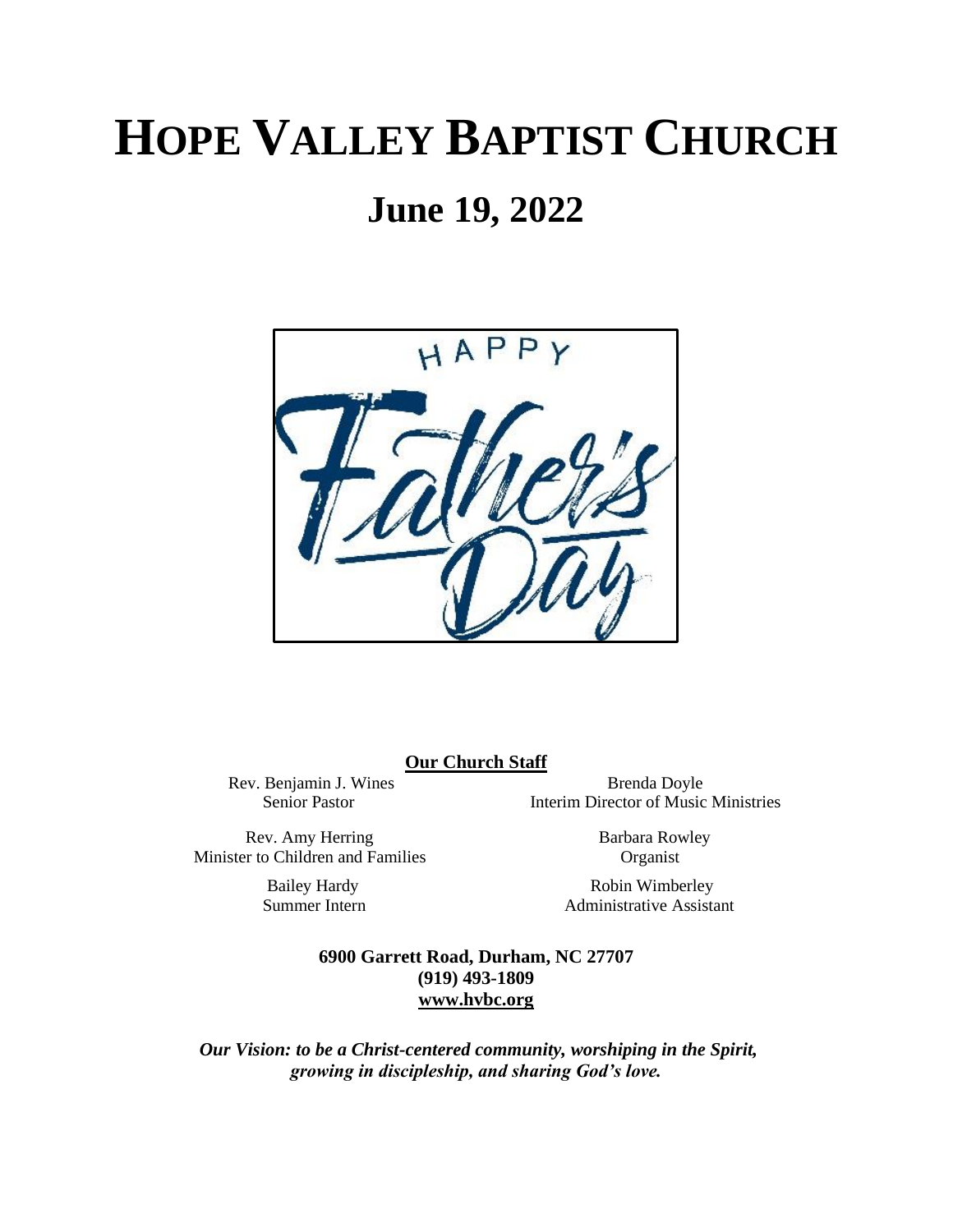## **The Church at Worship**

|                            | <b>Gathering Music</b>                                                                                                                                                                                                                                                                                                                                                                                                                                                                                                                             |                                                                                                                                                                                                                                                                                                                                                           |                       |  |
|----------------------------|----------------------------------------------------------------------------------------------------------------------------------------------------------------------------------------------------------------------------------------------------------------------------------------------------------------------------------------------------------------------------------------------------------------------------------------------------------------------------------------------------------------------------------------------------|-----------------------------------------------------------------------------------------------------------------------------------------------------------------------------------------------------------------------------------------------------------------------------------------------------------------------------------------------------------|-----------------------|--|
|                            | <b>Welcome and Announcements</b>                                                                                                                                                                                                                                                                                                                                                                                                                                                                                                                   |                                                                                                                                                                                                                                                                                                                                                           | Rev. Benjamin Wines   |  |
|                            | <b>Chiming of the Trinity</b>                                                                                                                                                                                                                                                                                                                                                                                                                                                                                                                      |                                                                                                                                                                                                                                                                                                                                                           |                       |  |
| <b>Prelude</b>             |                                                                                                                                                                                                                                                                                                                                                                                                                                                                                                                                                    | This is my Father's World<br>Arr. Mark Hayes                                                                                                                                                                                                                                                                                                              | Jan Mangum            |  |
| <b>Call to Worship</b>     |                                                                                                                                                                                                                                                                                                                                                                                                                                                                                                                                                    | Psalm 22:19-28                                                                                                                                                                                                                                                                                                                                            | Rev. Amy Herring      |  |
|                            | Leader: O Lord, do not be far away!<br>People: O my help, come quickly to my aid!<br>Leader: Deliver my soul from the sword;<br>People: Save me from the mouth of the lion!<br>Leader: I will tell of your name to my brothers and sisters;<br>Leader: You who fear the Lord, praise him!<br>People: Stand in awe of him, all you offspring of Israel!<br>Leader: The poor shall eat and be satisfied;<br>People: Those who seek him shall praise the Lord.<br>Leader: For dominion belongs to the Lord,<br>People: And he rules over the nations. | People: In the midst of the congregation I will praise you:<br>Leader: For he does not despise or abhor the affliction of the afflicted;<br>People: He did not hide his face from me, but heard when I cried.<br>Leader: All the ends of the earth shall remember and turn to the Lord;<br>People: And all the families of the nations shall worship him. |                       |  |
| <b>Invocation</b>          |                                                                                                                                                                                                                                                                                                                                                                                                                                                                                                                                                    |                                                                                                                                                                                                                                                                                                                                                           | Rev. Amy Herring      |  |
|                            |                                                                                                                                                                                                                                                                                                                                                                                                                                                                                                                                                    | <b>Hymn of Praise No. 335</b> Praise the Lord! Ye Heavens, Adore Him                                                                                                                                                                                                                                                                                      | <b>HYFRYDOL</b>       |  |
|                            | <b>Scripture Reading</b>                                                                                                                                                                                                                                                                                                                                                                                                                                                                                                                           | 1 Kings 19:1-15a                                                                                                                                                                                                                                                                                                                                          | <b>Cameron Packer</b> |  |
| <b>Children's Message</b>  |                                                                                                                                                                                                                                                                                                                                                                                                                                                                                                                                                    |                                                                                                                                                                                                                                                                                                                                                           | Rev. Amy Herring      |  |
| <b>Father's Day Litany</b> |                                                                                                                                                                                                                                                                                                                                                                                                                                                                                                                                                    |                                                                                                                                                                                                                                                                                                                                                           | <b>Bailey Hardy</b>   |  |
|                            | thanks.                                                                                                                                                                                                                                                                                                                                                                                                                                                                                                                                            | Leader: On this day, we honor and celebrate fathers and other men who have cared for us,<br>supported us, and taught us life's lessons. For these men, we express our grateful                                                                                                                                                                            |                       |  |
|                            | every day.                                                                                                                                                                                                                                                                                                                                                                                                                                                                                                                                         | People: We express our thanks today for those fathers and father figures who have loved<br>us, shaped our lives, and set examples worth following.<br>Leader: For fathers everywhere, who have given us life and love, we give thanks this day and                                                                                                        |                       |  |
|                            |                                                                                                                                                                                                                                                                                                                                                                                                                                                                                                                                                    | People: Holy God, hear this prayer for our fathers, that they might know Your love and                                                                                                                                                                                                                                                                    |                       |  |
|                            | grace.<br>Leader: For fathers who have lost a child through death, that their faith may give them hope,<br>and that we might be sources of grace and encouragement,                                                                                                                                                                                                                                                                                                                                                                                |                                                                                                                                                                                                                                                                                                                                                           |                       |  |
|                            | People: Holy God, hear this prayer for those fathers who mourn.<br>Leader: For men who desperately want, or wanted, to be fathers, but have not received this gift,                                                                                                                                                                                                                                                                                                                                                                                |                                                                                                                                                                                                                                                                                                                                                           |                       |  |
|                            |                                                                                                                                                                                                                                                                                                                                                                                                                                                                                                                                                    |                                                                                                                                                                                                                                                                                                                                                           |                       |  |
|                            | People: Grant them grace in their difficult and often private sense of loss and grief.<br>Leader: For men who may not have had children of their own, but acted like fathers, and have                                                                                                                                                                                                                                                                                                                                                             |                                                                                                                                                                                                                                                                                                                                                           |                       |  |
|                            |                                                                                                                                                                                                                                                                                                                                                                                                                                                                                                                                                    | nurtured and cared for children and youth and for all of us,<br>People: Holy God, hear this prayer of gratitude for our father figures.                                                                                                                                                                                                                   |                       |  |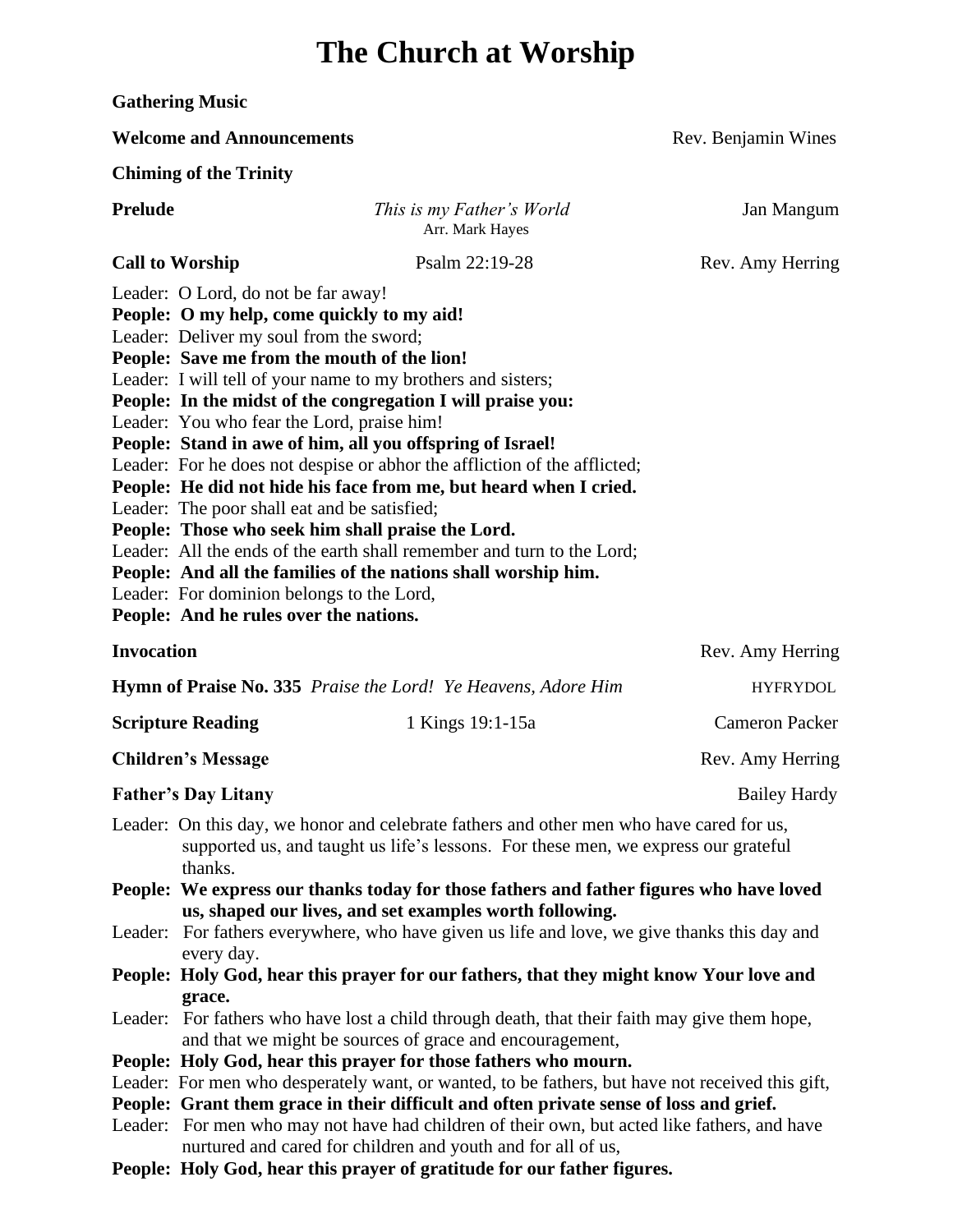- Leader: For step-fathers and adoptive fathers who have assumed that role with love and joy, who have loved their children and created a loving family,
- **People: Holy God, hear this prayer and gratitude for these loving fathers.**
- Leader: For fathers who have not set a great example, who have not responded well to the needs of their children, and have not sustained their families,
- **People: Holy God, have mercy on these fathers, and help them find in You the grace they need, while You surround their children and families with Your loving presence and guidance.**
- Leader: For new fathers, full of hope. For long-time fathers, full of wisdom. For the fathers yet to be, and fathers soon to be,
- **People: Holy God, hear our prayer for the fathers in Your Church. Surround and strengthen them daily.**
- Leader: For those men who have shaped our lives without claim of family or kinship. For those who have taught us, guided us, shaped us, and molded us into servants of Christ our Lord,
- **People: Holy God, hear our prayer for our fathers in the faith, that they might be strengthened for faithfulness and service.**
- Leader: For all those who have lost their fathers to death and experience feelings of grief on this Father's Day,
- **People: Holy God, hear our prayer for those who feel grief, that they might be filled with happy memories, and the gift of Your peace and comfort.**
- Leader: For those children around our world who are growing up without the influence of loving fathers,
- **People: Holy God, hear our prayer for children in need, that they might find in You the Fatherly love they so desperately need.**
- Leader: God, our Father in Heaven, in Your wisdom and love You made all things. Bless these men, that they may be strengthened as Christian fathers.
- **People: Let the example of their faith and love shine forth. Grant that we, their sons and daughters, may honor them always with a spirit of profound respect, and a commitment to setting an example, for those we encounter in our lives. Grant this through Jesus Christ, our Lord. Amen.**
- **Hymn of Faith No. 588** *I Know Whom I have Believed* **EL NATHAN**

**Pastoral Prayer and Lord's Prayer Rev. Benjamin Wines Rev. Benjamin Wines** 

**Our Father, Who art in heaven, hallowed be Thy name. Thy kingdom come, Thy will be done on earth as it is in heaven. Give us this day our daily bread. And forgive us our trespasses as we forgive those who trespass against us. And lead us not into temptation, but deliver us from evil. For Thine is the kingdom, and the power, and the glory, forever, Amen.**

**Musical Meditation** *<i>He* **Jan Mangum** 

Richards & Mullen

*He can turn the tides and calm the angry sea. He alone decides who writes a symphony. He lights every star that makes the darkness bright. He keeps watch all through each long and lonely night.*

- *He still finds the time to hear a child's first prayer. Saint or sinner calls and always finds him there. Though it makes him sad to see the way we live, He'll always say "I forgive".*
- *He can touch a tree and turn the leaves to gold. He knows every lie that you and I have told. Though it makes him sad to see the way we live, He'll always say "I forgive".*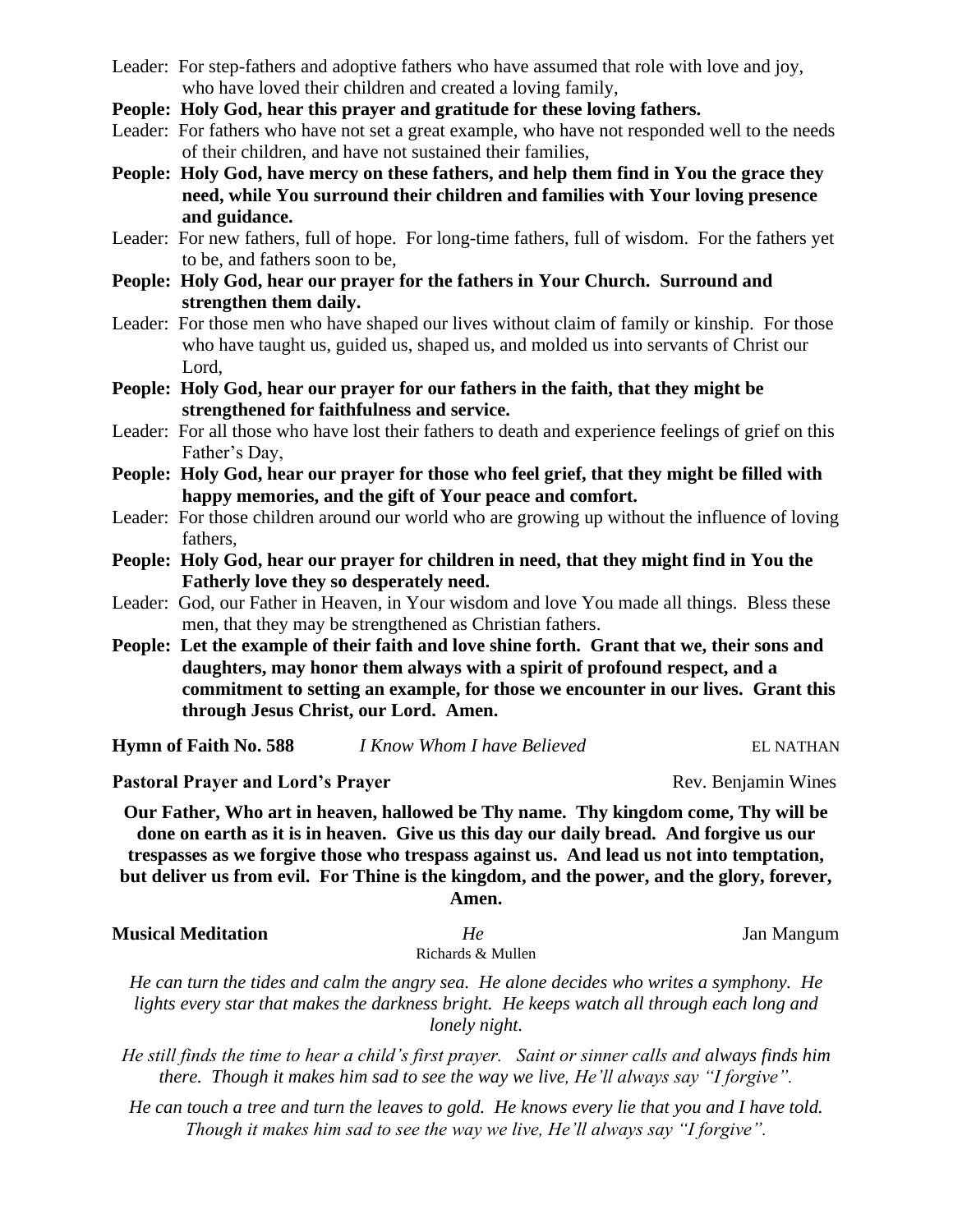**Hymn of Commitment No. 482** *Here I Am, Lord* **HERE I AM, LORD** 

arr. A. L. Page

**Sermon** *Sheer Silence* **Rev. Benjamin Wines Benediction** Rev. Benjamin Wines **Postlude** *Postlude <i>The Lord is my Light* **Barbara Rowley** 



evenings starting at 7:00 pm.



## **June 26 after morning worship**

If you would like to help provide cookies or other snacks, please bring them on Sunday, the 26th.

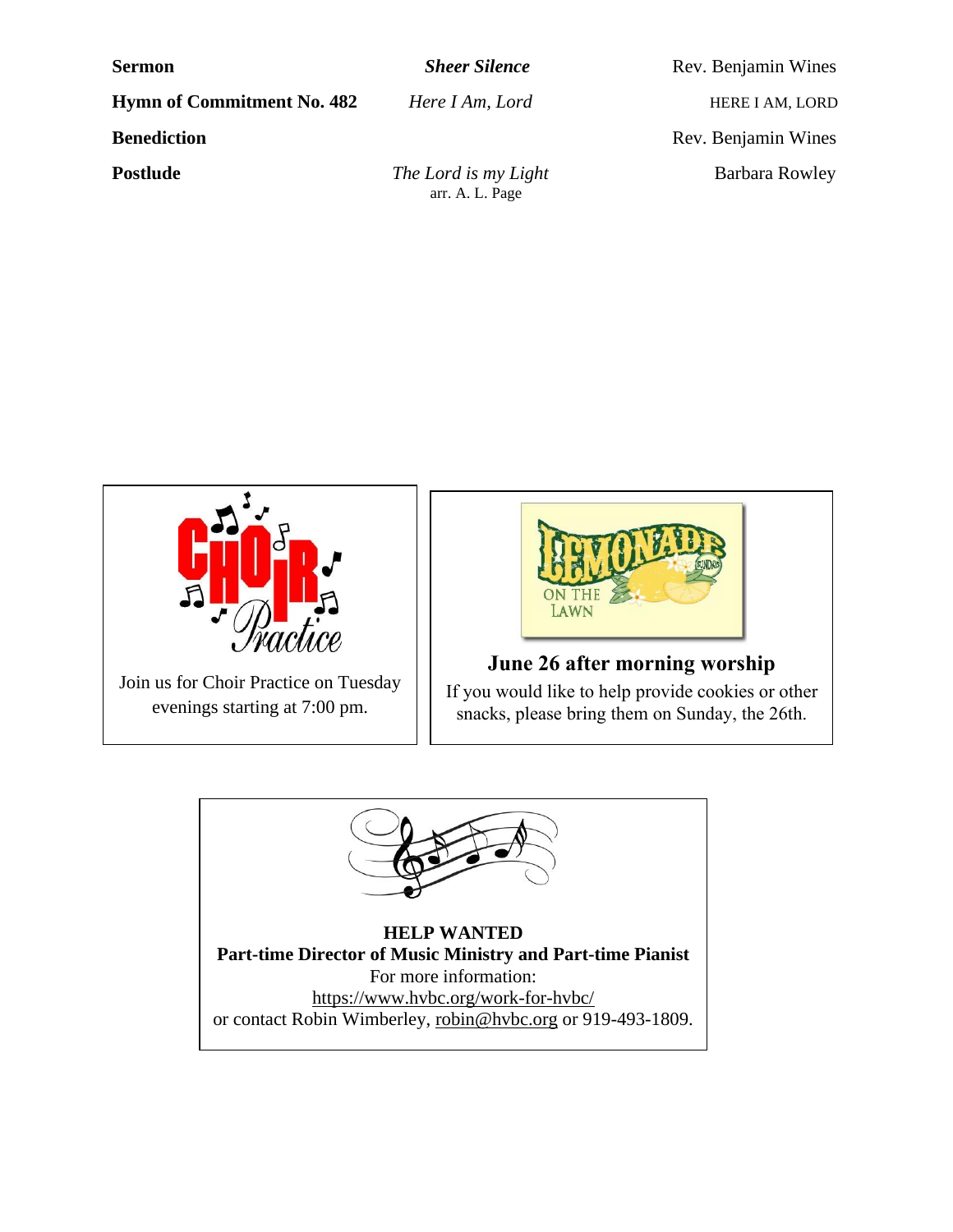

**(Sermon Notes are on next page)**